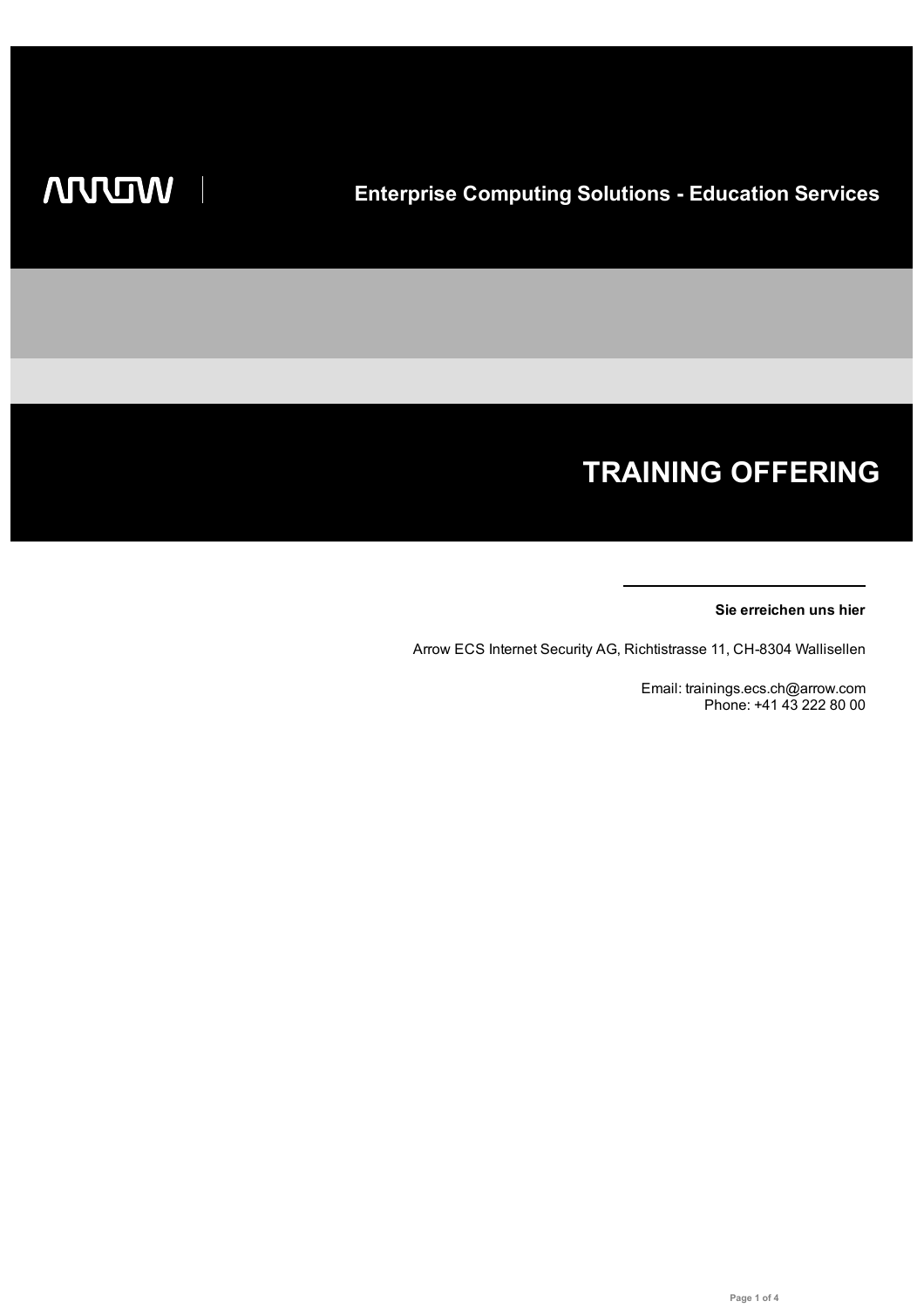#### **Commvault Professional (Foundations / Advanced)** COMMVAULT<sup>®</sup>

| <b>CODE:</b> | <b>LENGTH:</b>     | <b>PRICE:</b> |
|--------------|--------------------|---------------|
| COM P        | $5 \text{ day}(s)$ | CHf4.600.00   |

## **Description**

Learn essential skills for installing and configuring Commvault® software to protect data in virtual and physical infrastructures. This 5-day course provides all the information needed to get your Commvault environment up and running including: CommServe server configuration, MediaAgent design, agent deployment, storage configuration, and data security. The class is balanced between technical discussions using detailed diagrams and white board sessions, and hands on labs using Education Services CVLab environment focusing on both the Admin Console and CommCell® Console.

### **Audience**

This course is intended for personnel responsible for day-to-day administration and management of Commvault software.

### **Prerequisites**

It is recommended that you watch the Welcome to Commvault® e-Learning course. This course is included at no additional cost, as a part of the Commvault Professionals registration, and is recommended to be completed prior to attending this course.

#### **Programme**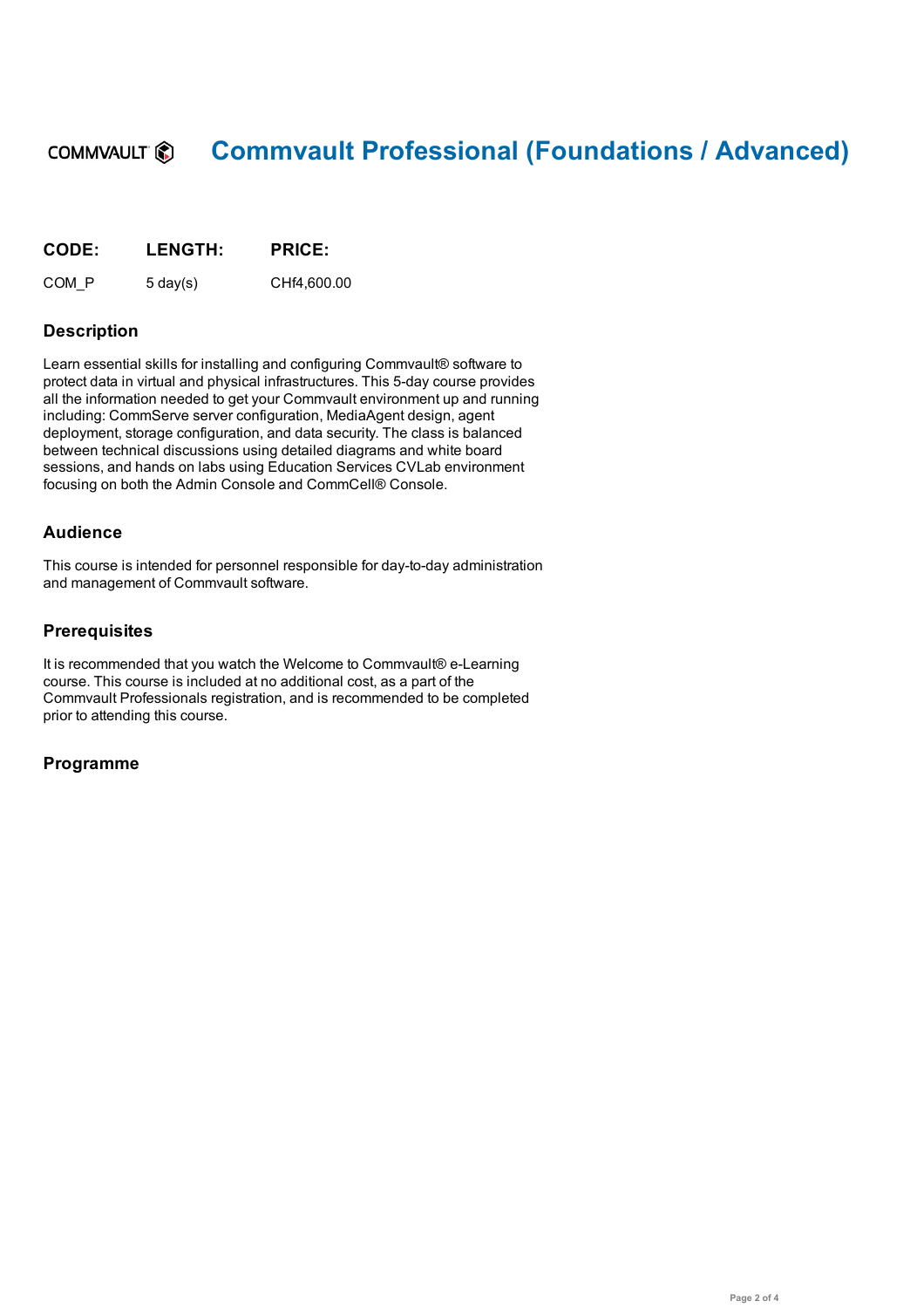CommCell® Deployment l Next Generation Platform overview l Physical architecture l Logical architecture l Web console l Admin Console l CommCell console l Commvault® component system requirements Software Implementation l Downloading Commvault software l CommServe® server installation and configuration l MediaAgent installation and configuration l Ransomware risk mitigation l Role based security Disk, Deduplication, and Cloud l Storage overview l Disk library design and configuration l Cloud library configuration l Deduplication overview concepts l Transactional deduplication database l Partitioned deduplication database l Data verification Tape Libraries l Tape library design and configuration l Tape media management Storage Policies l Storage policy overview l Storage policy configuration l Storage policy administration l Global secondary copies l Retention overview l Job based retention l Additional retention settings Servers and Server Groups l Server tree structure Server administrative tasks using the CommCell console l l Admin console concepts l Commvault agents l Agent installation methods l Server groups File Server Solution l File server solution overview l Add a solution l Data protection plans l Subclients l Filtering Protecting Virtual Environments l Virtual protection overview l Transport modes l VSA filtering l VSA application aware backup l Adding a virtualization solution l Admin console VSA tasks l VSA backup options l VSA recovery methods Snapshots and Block Level Backups l Snapshot overview l IntelliSnap® technology l Block-level backups l Snapshot configuration l Managing snapshots Job Management l Data protection overview l Job initiation methods l DASH Full and DASH Copy jobs l Scheduling and schedule policies l Managing active jobs l Data recovery operations l Data encryption l Firewall configuration and network topologies Maintenance and Tuning l Monitoring resources l Alerts l Reports l CommCell® tools l Performance tuning

## **Test and Certification**

#### **CERTIFICATION**

Completion of this course helps you prepare for the Commvault Certified Professional Certification. The Commvault Professional exam is included free of charge as a part of the Commvault Professional instructor and virtual instructor-led course registration.